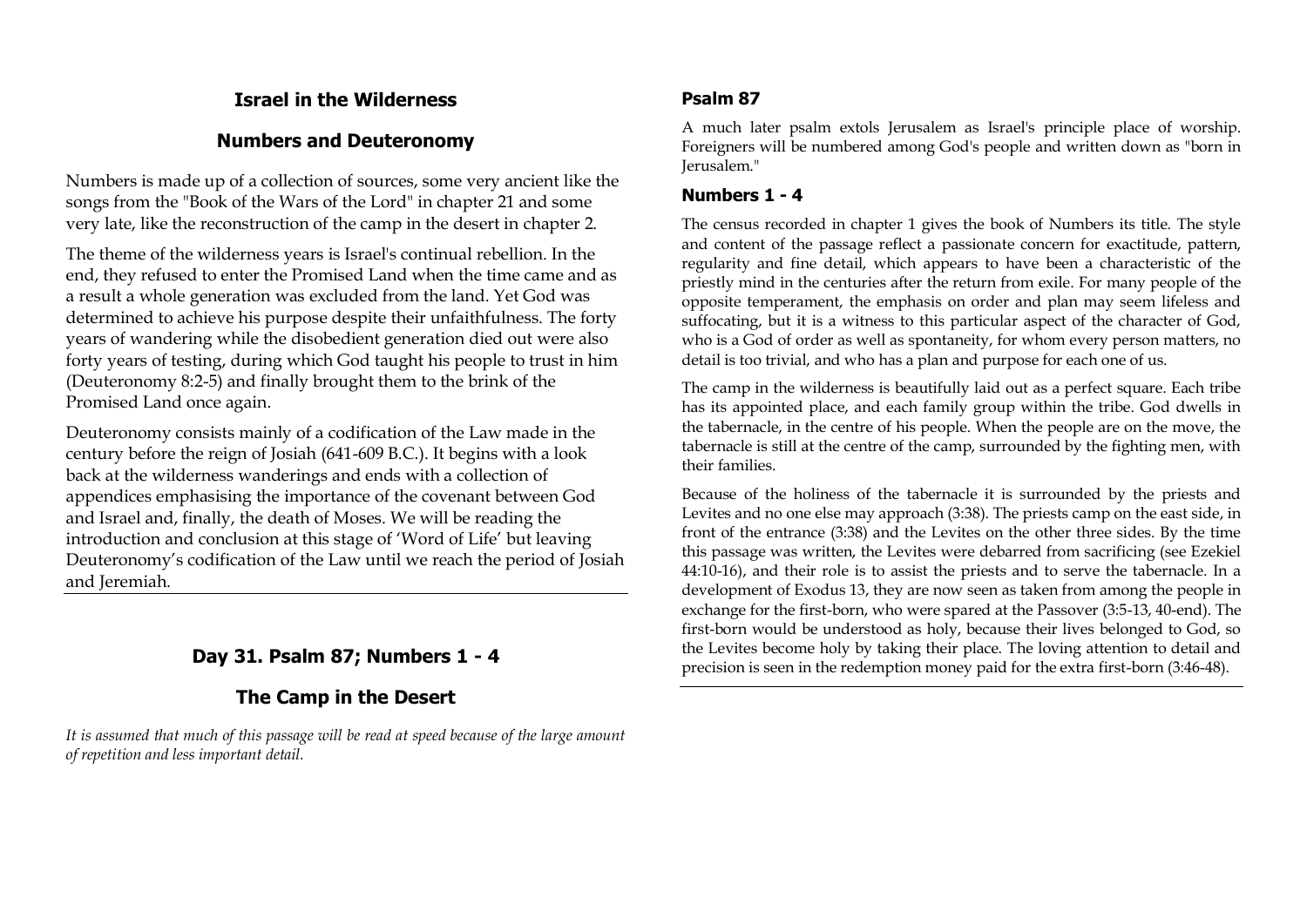# **Day 32. Psalm 106:4-12; Numbers 9 - 11**

## **Leaving Sinai**

### **Psalm 106:4-12**

Israel remembers their faithlessness at the crossing of the Red Sea.

### **Numbers 9:1-14**

The Passover was the first since leaving Egypt. It provides the occasion for a ruling about people who cannot celebrate because of uncleanness.

### **Numbers 9:15 - 10:end**

As the Israelites travel through the desert, God sets the pace. Sometimes their progress is quick, sometimes slow. But always God is guiding and the people following at the pace he sets. This is a parable of the spiritual life. As Christians we need to follow God at the pace he sets without either lagging behind or trying to go too fast.

The mention of the trumpet signal for setting out is the occasion of rules on the use of trumpets for other occasions - war and festivals. The blowing of ram's horn trumpets is still part of Jewish ritual today.

The rules for the order of camping and setting out in 10:11-28 reflect the much more developed account in Numbers 1 - 4. Hobab (10:29) is an alternative name for Moses' father-in-law, who is called Reuel and Jethro in other passages (see Exodus 2:16-21; 3:1; 18:1). Verses 35 and 36 contain the fragments of a very ancient song.

# **Numbers 11**

Life for the Israelites in the wilderness was not as attractive as either the life they had left in Egypt or that which they had been promised in Canaan, and they began to complain. They were also affected by the "rabble with them" (11:4, see Exodus 12:38), and Moses himself was affected by the grumbling of the Israelites. The Christian life too may have many hardships. The lives of those around us who do not follow Christ may appear superficially much more attractive. But here we are warned against the lack of faith which leads to grumbling, and this was a theme frequently echoed in the psalms (Psalm 106, see 1 Corinthians 10:1- 13).

In early times, ecstatic prophesying was a sign of the Spirit of God having come upon a person (see 1 Samuel 10:5-13). Only exceptional people received the Spirit and then only for some particularly task. 11:29 looks forward to a time when all God's people will receive the Spirit, a hope fulfilled in Christ through the gift of the Spirit at Pentecost (see Ezekiel 36:24-29; Joel 2:28-29; John 1:32-33, 7:37-39).

Moses' humility is an example to Christian leaders. It is important to guard against wanting to stay ahead of other people in Christian life and authority. A true Christian leader wants above all to see God's people grow to maturity (Colossians 1:28).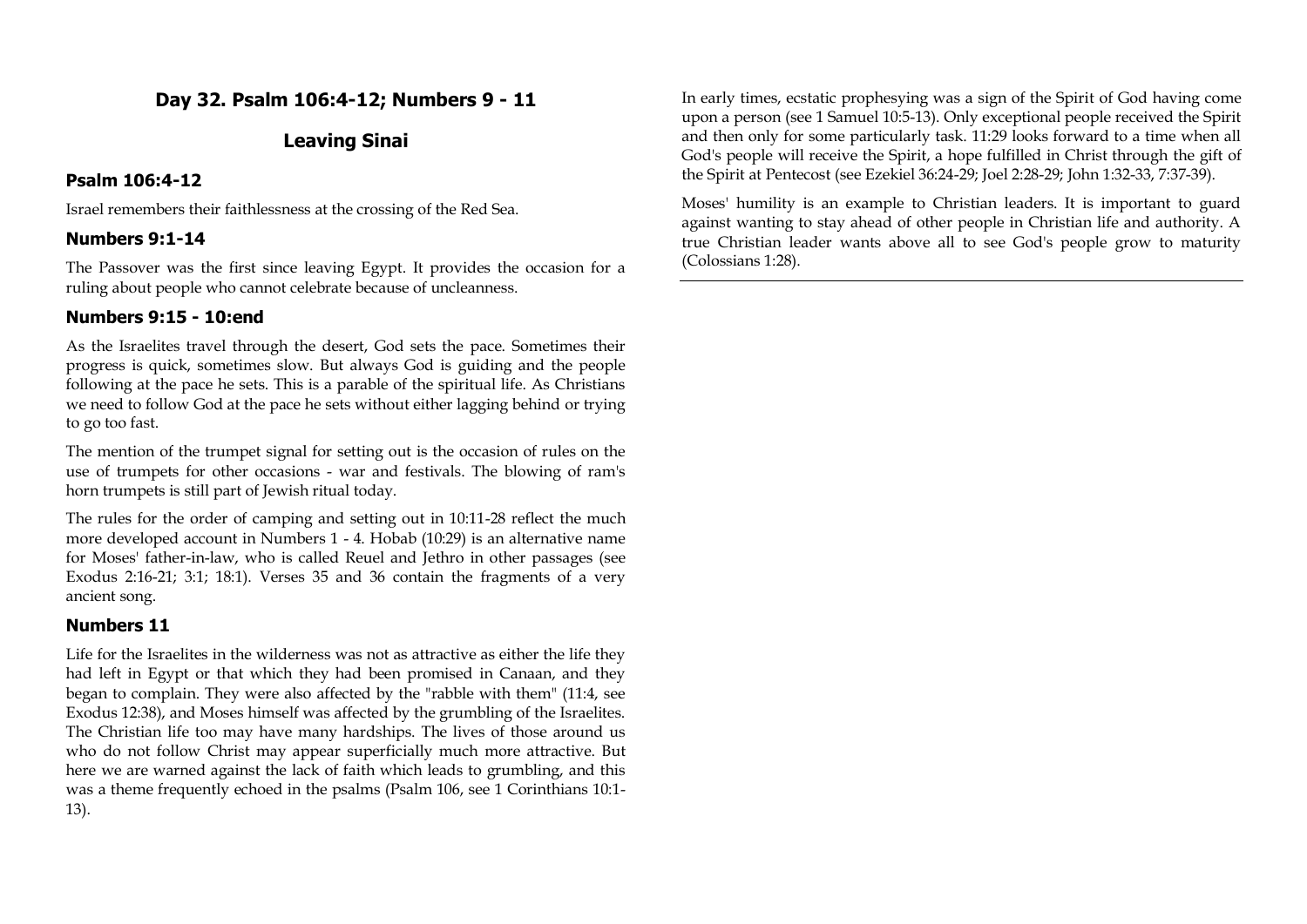**Day 33. Psalm 95; Numbers 12 – 14**

#### **Israel's Failure to Enter the Promised Land**

#### **Psalm 95**

God is praised as the Creator and Saviour, the one who holds both the physical world and his people in his hand. This leads to a warning to reverence and obey him or risk forfeiting his blessing.

#### **Numbers 12**

The leader whose heart is in tune with God does not make a show of authority. He or she delights to see others growing in maturity and receiving God's gifts (Numbers 11:39). Moses was "humble": in other translations this word is translated "meek". Meekness is not weakness but submission to the will of God. Moses was a strong man whose strength was wholly given to God, and because he followed the Lord, the Lord insisted on others following him.

#### **Numbers 13 - 14**

The spies who went into the Promised Land came back with a report of both blessings and difficulties. But instead of praising God for the blessings and trusting him for the difficulties, Israel chose to balk at the difficulties and forget the blessings. The miracles God had done in saving them from Egypt should have been signs to them of God's ability to bring them into the land, but instead of having faith they put God to the test, demanding that he provide good things without obedience on their part. The Bible narrative does not express sympathy for Israel in their situation of danger; their refusal to face up to hardships is taken as rebellion. God will take into the promised land only a people with faith, and those who show no faith are condemned to stay in the wilderness.

Earlier in the story, at the crossing of the Red Sea, God had used Israel to display his glory, whereas they had been more concerned with their own good (Exodus 14:12,17). Although God does act with our good in mind, his ultimate purpose is to bring the whole creation back into a right relationship with him. God's people are caught up in a greater purpose than that of our own well-being.

In a similar way, Christians must face hardships on the way to our promised land (Acts 14:21-22; 1 Peter 4:12-14), and these are not to be taken as excuses to give in. To do so is to miss the blessings God has for us (1 Corinthians 10:1-13, Hebrews 3:12 - 4:2). Unless we commit ourselves to God's purposes we will be likely to fail when persecution arises.

The terms of Moses' intercession (14:13-19) are not the people's welfare, but the glory of God. He refuses God's offer of glory for himself (14:12) in favour of God's good name. Like Abraham, who based his intercession on what he knew of God as a righteous Judge (Genesis 18:25), Moses bases his intercession on what he knew of God's character (14:18). The result of his prayers was to limit the extent of God's judgement on Israel.

Obedience at the wrong time is disobedience (14:41-end). God had made his decision and it was too late to change his mind.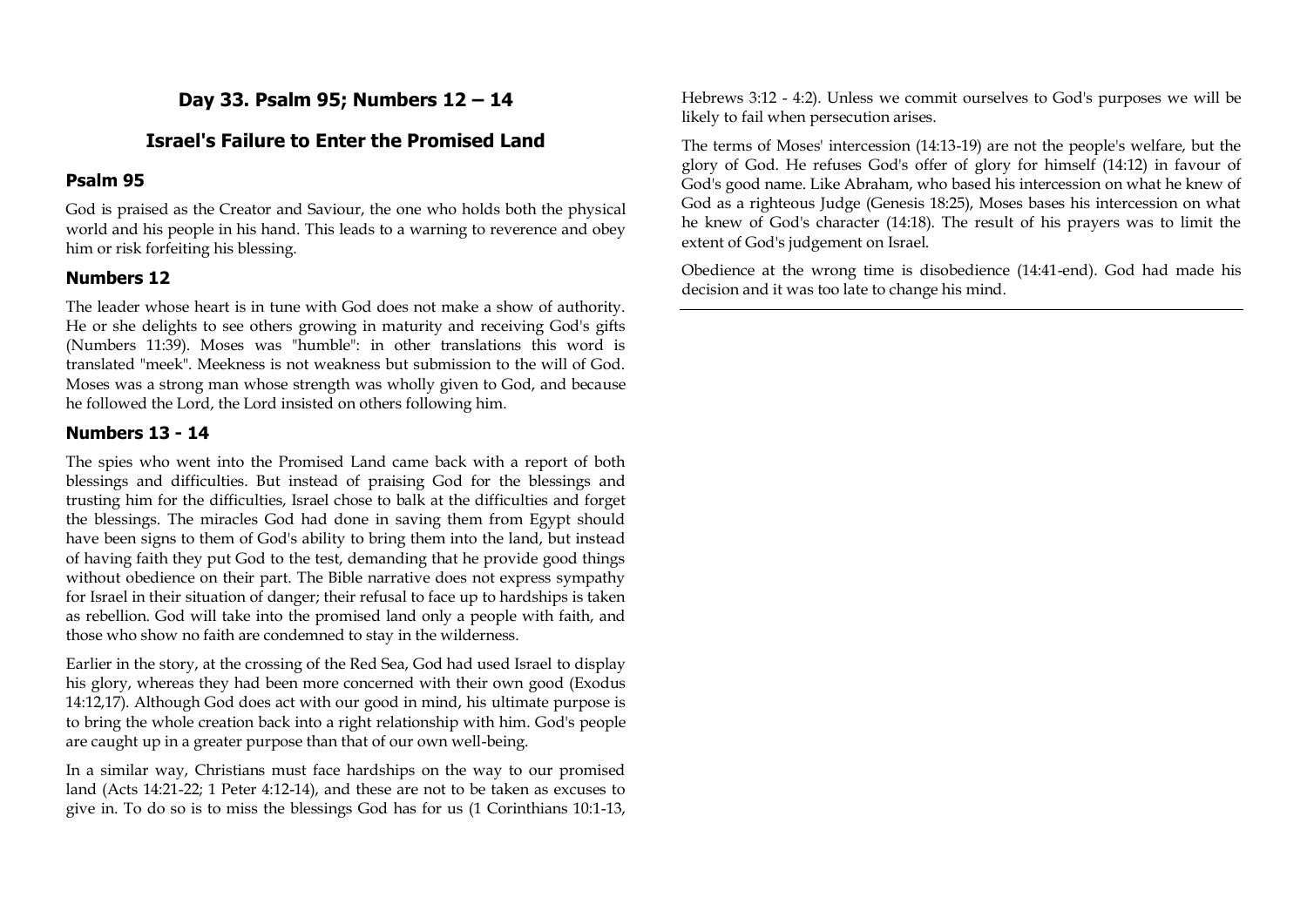# **Day 34. Psalm 106:13-23; Numbers 16 - 18**

# **Korah's Rebellion**

#### **Psalm 106:13-23**

Following on from their failure at the crossing of the Red Sea, Israel remembers their unfaithfulness in the wilderness.

#### **Numbers 16 - 17**

In these chapters, compiled from ancient material but at a much later date, two rebellions are interwoven. The first is that of Dathan and Abiram from the tribe of Reuben, Jacob's eldest son, against the leadership of Moses and Aaron, who came from the tribe of Levi. The second, the rebellion of Korah against Aaron, is a rebellion of the Levites, whose status was that of sanctuary helpers, against the special privileges of the priests, the family of Aaron. This is relevant to the situation in the period after the return from exile in Babylon. By that time a sharp distinction had arisen between priests and Levites, which was not the case in earlier times.

Despite the priesthood of all believers, the leaders of God's people carry a special burden and require the support and respect of the community (1 Thessalonians 5:12-13; Hebrews 13:7; 1 Peter 5:5).

Again Moses, this time joined by Aaron, intercedes for the people (16:20-24). His intercession saves the rest of the people from the fate of Korah, Dathan and Abiram. In the last few verses of chapter 16 is a duplicate of the Korah story and this time it is Aaron who intercedes successfully for the people, using the incense and fire from the altar which he and his family alone were allowed to tend.

The budding of Aaron's staff validates the claims of the tribe of Levi to special status. This time Aaron is the acknowledged leader and representative of the whole tribe

#### **Numbers 18**

The story of how God vindicated the special status of the priests and the Levites respectively leads into an account of their privileges and again these reflect the practice of the period following the return from exile (there is an earlier account of the tithes in Deuteronomy 14:22-end).

The priests are set apart to take the risk of approaching the holy God. They and they alone are allowed to perform the rituals of the sanctuary and the Levites are set apart to serve them.

The priests are to be supported by their designated portions from the offerings brought by the people. The Levites are supported by the people's tithes and they themselves must give the best tenth of the tithes to the priests. Only when the tithes are presented does what God has given become common, fit for general use.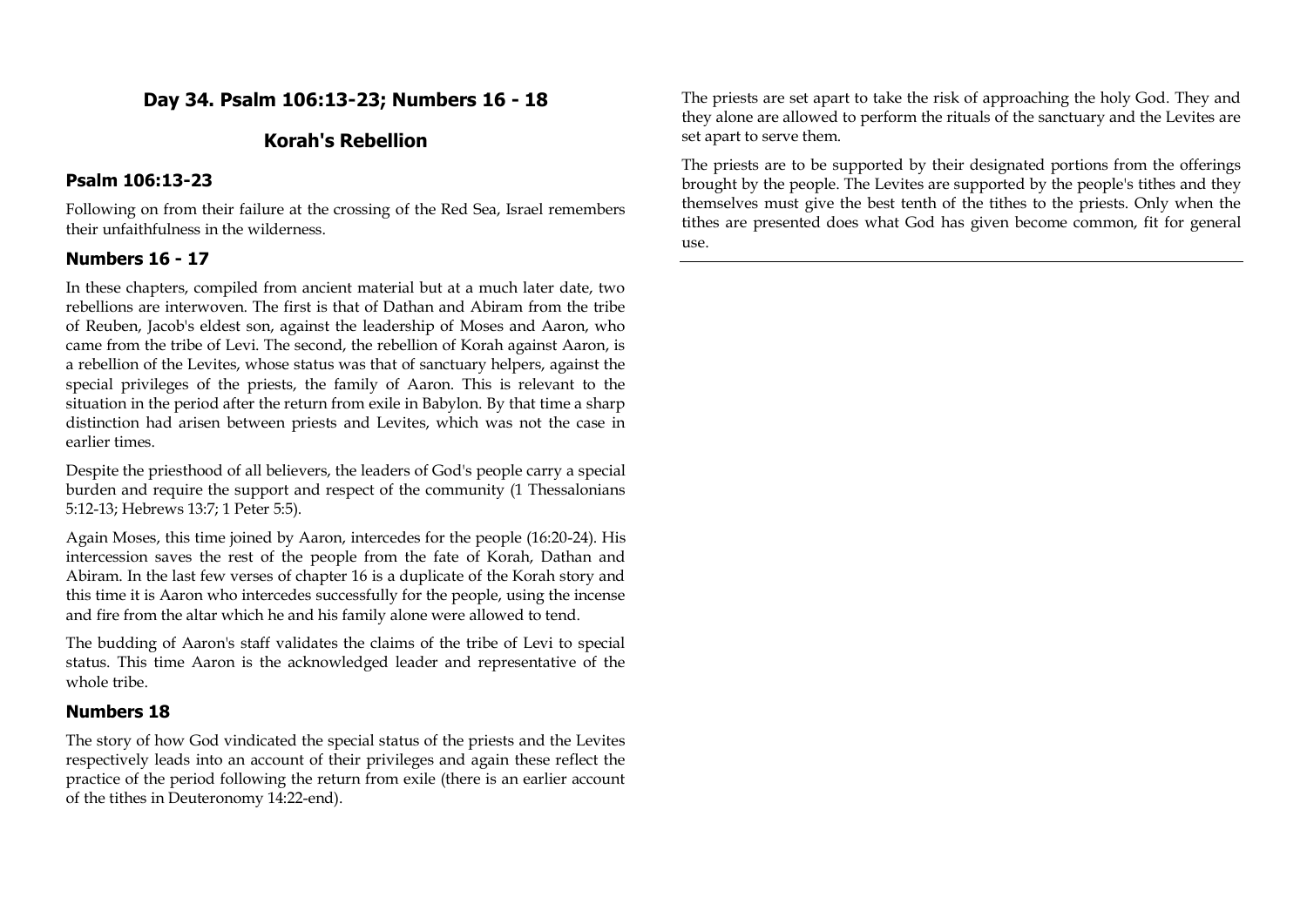**Day 35. Psalm 135; Numbers 20 - 21, 31**

# **The Wars of the Lord**

### **Psalm 135**

A celebration of God's mighty acts of salvation.

## **Numbers 20 - 21, 31**

Little is recorded of the Israelites' forty years stay in the wilderness. Some later compilers thought they stayed for most of the time at Kadesh (Deuteronomy 1:46), others that they spent it wandering. Chapters 20 and 21 take up the journey from Kadesh to the entry to the promised land.

One of the great difficulties of the Old Testament is its portrayal of a God who apparently cold-bloodedly orders the death of his enemies. In some places, the numbers of men, women and children killed is probably greatly exaggerated and chapter 31 is one of those. Nevertheless the central problem remains. Several points can be made:

- Life is not a right but a gift of God who creates us and who holds the life and death of each person in his hand.
- After the Flood it is made clear that every person deserves death, but God is patient in allowing life to continue on earth and gives laws by which human beings can live together in peace and safety (see notes on Genesis 9).
- God decides the times for judgement on individuals and nations (see notes on Genesis 18 and 19). In the case of the Canaanite nations, the entry of Israel to the promised land was also part of the judgement on the nations who lived there because of their abominable religious practices (Genesis 15:16; Leviticus 18:24-25, 20:22-23).
- It is God who controls the Israelites at war. He decides when and whether they will fight. Thus in chapters 20 and 21, they avoid fighting Edom and Moab, but fight Arad, Sihon and Og. The purpose of chapter 31 is to set out the ideal rules by which Israel was to conduct a "holy war" and how they were to distribute the spoil.

## **Numbers 20**

The continual grumbling of Israel moves Moses to bitterness (Psalm 106:32-33). Instead of trusting God, he uses the miracle to impress the people. As a result, Moses and Aaron are not to enter the Promised Land themselves, but only see it from a distance. Aaron is the first to die and Eleazar succeeds him as high priest (20:22-end).

The King's Highway was the ancient caravan route running north and south through Palestine east of the Jordan.

## **Numbers 21**

The story in 21:4-9 records Israel's last and most serious apostasy. Jesus recalls the incident and likens the bronze snake to the cross in John 3:14. The Israelites had simply to look at the snake; to be saved by the cross we need to look believing that Jesus' death takes away sin.

The poems of verses 14-15 and 17-18 are fragments of songs from an ancient collection, the "Book of the Wars of the Lord". Another is the "Book of Jashar" (Joshua 10:13; 1 Samuel 1:18).

The victories over Sihon and Og were Israel's first in the campaign to conquer the promised land and explain why some of the tribes actually lived east of the river Jordan. They became a subject for special remembrance and celebration (eg. Psalms 135,136).

### **Numbers 31**

This is an idealised account of a holy war. Its purpose is vengeance for the events of Numbers 25 (31:3). The troops are specially chosen (31:4-5), the priests accompany the army (31:6), no one on the Israelite side is actually killed (31:49) and the fighting men must be ritually purified before they re-enter the camp (31:19-20).

The spoil was treated as holy and so belonged to God, and it was he who decided what to do with it. On this occasion the spoils were shared out on God's instructions; on others they were placed under "the ban" or dedicated to destruction (Numbers 18:14; 21:3). This meant that Israel were to take nothing for themselves. Everything had to be either destroyed or given to God in worship.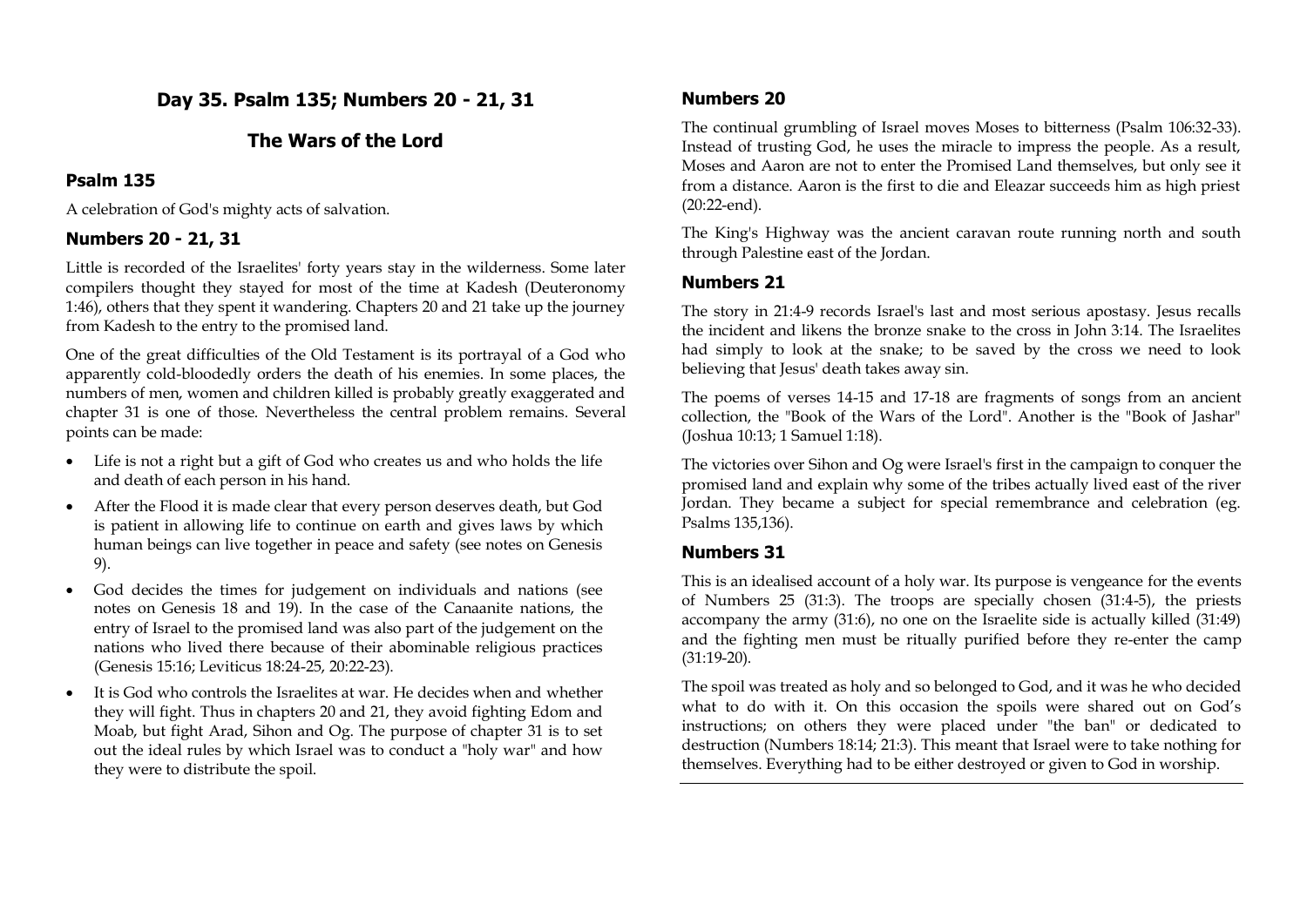# **Day 36. Psalm 108; Numbers 22 - 25**

### **Balaam**

## **Psalm 108**

Praise to God and prayer for his help against the nations surrounding Israel.

# **Numbers 22 - 24**

Elsewhere in the Bible, Balaam is always depicted as a villain, although it is difficult from this story to see why. Traditionally, he is held responsible for the events of chapter 25 (see 31:16), even though the chapter itself does not say so.

The key to understanding the story is that Balaam is not a true prophet, but a diviner or soothsayer (22:7). This is the reason for the sacrifices on the high places (Joshua 13:22). For God's people, divining was a forbidden practice (Deuteronomy 18:9-13), so as a diviner called by their enemies to put a curse on Israel, Balaam was their enemy. The point of the story is that God proved stronger than the curses of a pagan soothsayer and turned them into blessing (23:23). However, it is never quite clear whether Balaam willingly co-operates with the Lord or is simply overpowered by him, hence the ambiguity throughout the story as to whether he was doing right in agreeing to go to Balak. Despite the permission granted in 22:20, it is clear that the reason Balaam wants to go is that he is tempted by Balak's offer of money. The fact that God speaks to Balaam through his donkey highlights the point that acting as God's mouthpiece by itself only puts him on the same level as the donkey. The question is whether his heart is in it, and Balaam's was not.

At first Balaam arranges the sacrifices needed for augury and tries to curse Israel, but he is overpowered by the Lord. In the end the Spirit of God comes upon him and he receives true prophecy. The speeches in 23:7-10 and 23:18-24 are diviner's oracles, whereas those in 24:3-9 and 24:15-19 are true prophesy. The openings to the two oracles describe the ecstatic condition common to the early prophets (see 1 Samuel 10:5-6,10-11). 24:17 looks ahead to the empire of David, while 24:22-24 anticipates the Assyrian empire.

### **Numbers 25**

Traditionally, it was Balaam who advised the Moabites to tempt Israel to apostasy (Numbers 31:16). Here and in chapter 31 there is confusion as to whether the enemies in question were Moabites or Midianites. Sexual relations (25:1) were part of the ritual worship of pagan gods.

The story explains the privileges of the descendants of Aaron through Phinehas, to whom the priesthood was exclusively reserved in the period after the return from exile in Babylon.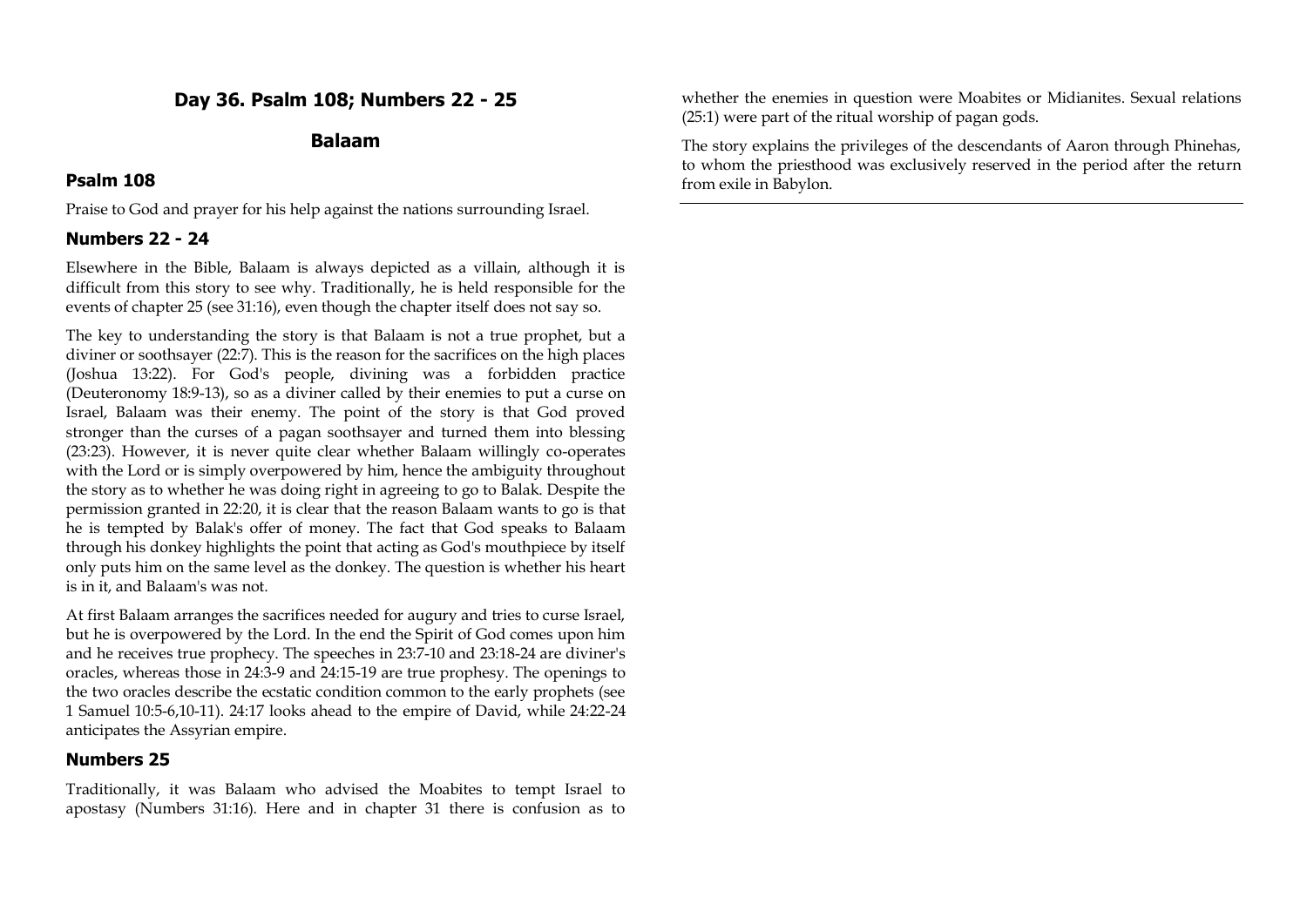# **Day 37. Psalm 149; Numbers 26 - 27, 32 - 36**

# **Dividing the Promised Land**

*Although today's passage is very long, it is possible to read much of it at speed because of the proportion of lists and other less important detail.*

# **Psalm 149**

The people of Israel praise the Lord for his care and look forward to victory over their enemies.

# **Numbers 26**

Territory in the Promised Land was to be allocated by lot, according to the needs of each tribe (26:52-56; 33:54). The purpose of the second census, recording the numbers of each tribe at the end of forty years of wandering in the wilderness, was to find out how much land each tribe would need.

# **Numbers 27:1-11; 36:1-end**

Traditionally, land descended in the male line, but it must not pass outside the tribe. This caused a problem if a man left only daughters who married outside their tribe (36:4). The case of Zelophehad's daughters provides a model judgement for resolving such questions in the future.

## **Numbers 27:12-end**

Moses prays for a successor and the Lord tells him to transfer his authority to Joshua (27:15-17). Although Joshua already had the Spirit and was the man designated by God, he did not have the specific authority for the task of leadership. This had to be not only passed on from Moses but acknowledged by the people.

The passage in which Moses actually sees the Promised Land and then dies is in Deuteronomy 34.

## **Numbers 32**

Allocating the land east of the Jordan which had been won from Sihon and Og to Reuben, Gad and half of Manasseh created a risk of division. The whole people must be committed to the whole of God's purpose, even if some do not benefit directly. These tribes must not discourage the others by taking their share and refusing to take part in the battles for the rest of Canaan.

# **Numbers 33**

This is a very late list and probably unreliable. the route from Kadesh to the plains of Moab differs from the earlier accounts in Numbers 20 and 21.

### **Numbers 34**

This chapter records the ideal boundary of the Promised Land, which extended from Lebo-Hamath or "the entrance of Hamath" in the north to the "wadi of Egypt" in the south (1 Kings 8:65). In fact, Israel never occupied the land in the north in biblical times, even under Solomon.

## **Numbers 35**

The towns are allotted to the Levites in Joshua 21.

Two assumptions underlie the provision of cities of refuge:

- Death by violence is extremely serious and the guilt of such a death is regarded as objective; an unexpiated crime pollutes the land (35:33- 34). Because the guilt is objective, objective atonement is required in the form of the life of the one who killed.
- Because there was no police force, the next-of-kin of the person killed was responsible for taking vengeance, not as an individual but within the law of the community. Therefore the community must arrange for the protection of someone who is objectively guilty but subjectively innocent.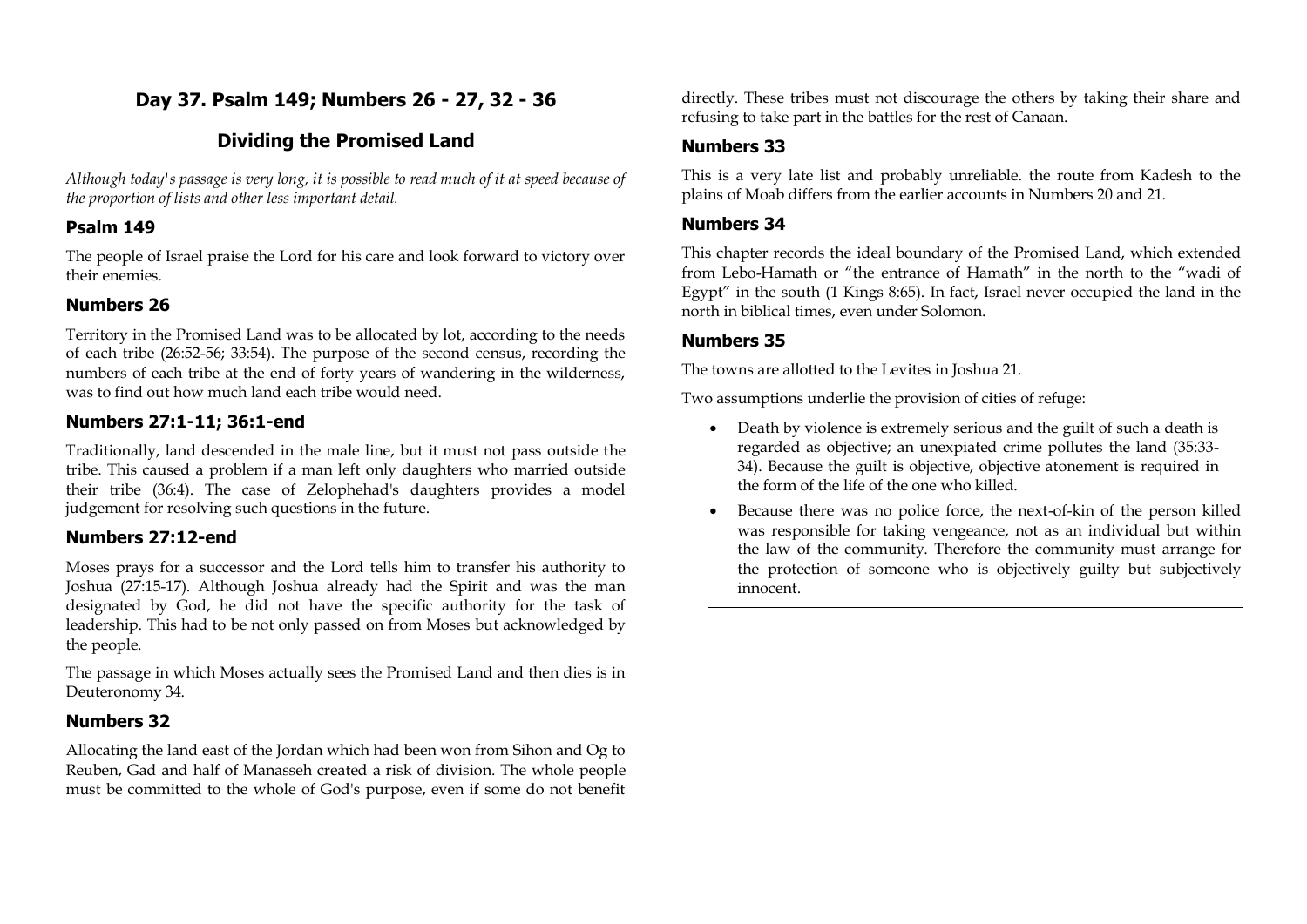# **Day 38. Psalm 136; Deuteronomy 1 - 2**

# **Retelling the Story**

### **Psalm 136**

A hymn of praise for responsive singing, recalling the Lord's mighty acts of salvation.

## **Deuteronomy 1 - 2**

The title of the book, "Deuteronomy", is based on two Greek words and means literally, "second law." The central chapters consist of a very full and elaborate code of law which was probably in the process of formation in the years leading up to the reign of Josiah (641-609 B.C.). We will be studying chapters 5 - 26 at that stage in Israel's history. Like the rest of Israel's Law, it is placed into the mouth of Moses. The first four chapters are a historical retrospect, also in the form of a speech of Moses, telling the story of Israel's wanderings in the wilderness and developing the message of the story for a later generation. The last eight chapters are a series of appendices, emphasising the importance of the covenant with God for Israel's national life.

Israel was bound together not simply by the way of life given them in the Law but by a shared history. This shared history was essential for the unity and identity of the people. It distinguished them from the nations surrounding them as God's covenant people and taught them the reason for living by the Law. Thus, Moses' speech highlights the call to live under the Law rather than the arbitrary will of a king, mentioning the appointment of judges (1:9-18). It also draws attention to Israel's continual tendency to rebel and failure to put their trust in God, despite the goodness he had shown them.

The Lord not only controls the destiny of Israel, bringing them from Egypt into the promised land, but also the times and places of the surrounding nations (Edom, 2:5; Moab ,2:9; Ammon, 2:19; see Amos 9:7; Acts 17:26). In early times Israel believed, as the surrounding nations did, that each nation's god controlled the destiny of its own nation. Deuteronomy moves beyond this towards monotheism, the realisation that one God rules the whole of human history.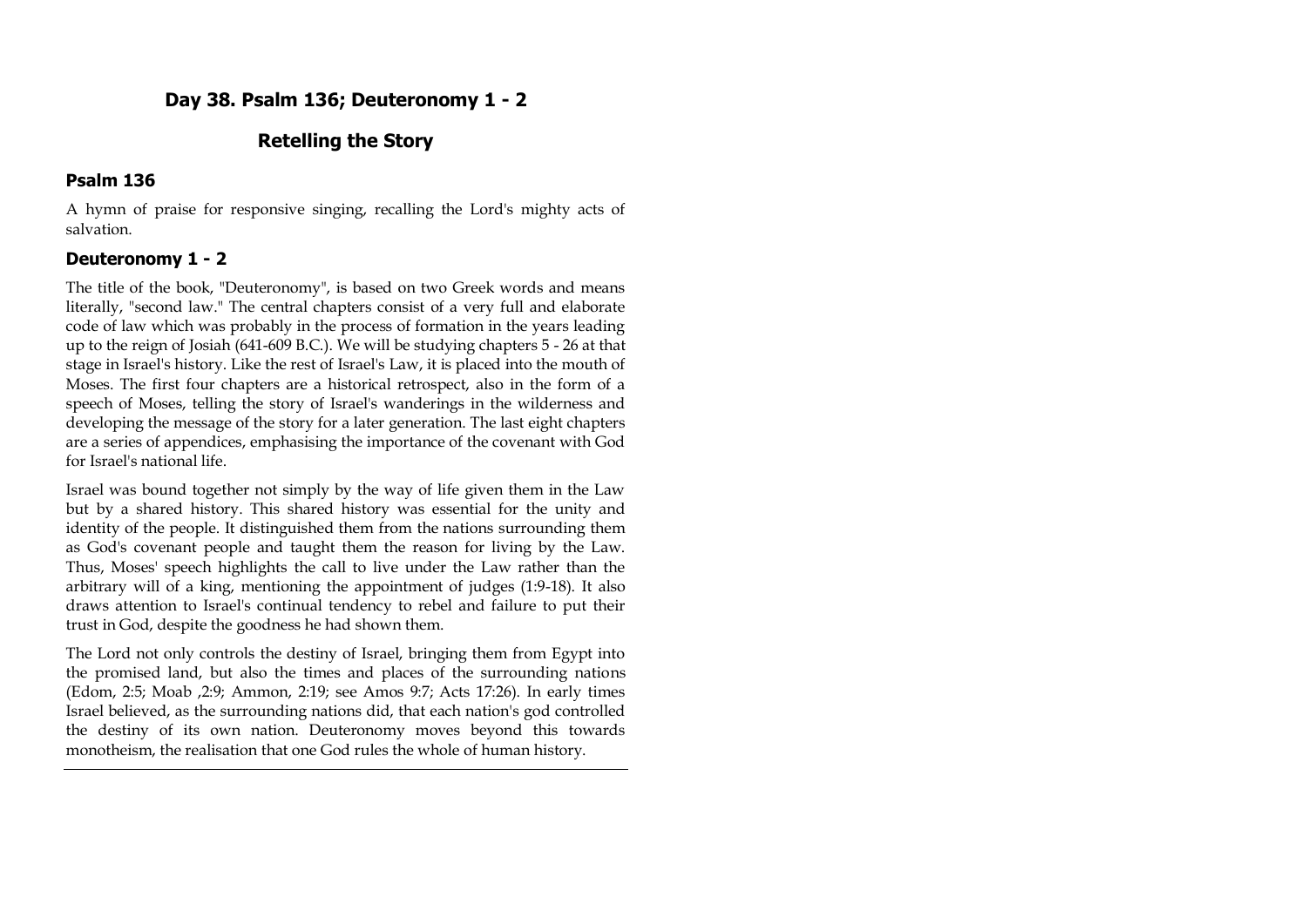# **Day 39. Psalm 106; Deuteronomy 3 - 4**

## **The Chosen People**

### **Psalm 106**

After the excerpts in earlier readings, we now look at the whole of Psalm 106, which traces the relationship between God and his people from the deliverance from Egypt onwards. After the exile in Babylon Israel remembers the Lord's faithfulness to the covenant despite their unfaithfulness and ask for deliverance.

#### **Deuteronomy 3**

Chapter 3 completes the historical retrospect which introduces Deuteronomy. One of its features is the severity of God, in particular to Moses, who despite having led the people to the borders of the Promised Land, was not able to enter it himself (3:23-27; Psalm 106:32-33).

3:11 may be explained by some standing stones in the hills of Bashan given the name, "giant's bedsteads."

#### **Deuteronomy 4**

The story of the deliverance from Egypt, God's power and faithfulness and Israel's fickleness leads to a reflection on the special relationship between God and Israel and the place of the Law in Israel's life.

- 1. Israel is a covenant people, bound to God by mutual obligation. The Lord is not simply one of many national gods. He decides the fates of all the nations and it is he who has displaced the Canaanites in favour of his own people (4:32-40). Thus Israel's responsibility before God to keep the Law is part of his purpose for the whole world.
- 2. The Law is a way of life and blessing, both in itself because it reveals the best way for the nation to live in harmony together, and because the Lord promises to bless those who keep it (4:1,40).
- 3. The Law distinguishes Israel from the surrounding nations (4:5-8). Their way of life is intended as a witness of the wisdom and goodness of God. This is the main reason why the Lord is so severe on Israel when they fail to keep the Law. When they abandon the Law their witness to his character becomes

a lie. The "jealousy" of God is both for his character and for the exclusive worship of Israel (4:23-24).

4. Idolatry is forbidden for several reasons: because it demeans God (4:11-20); it separates Israel from its history (4:11-12); and because the prohibition of idolatry prevents Israel from conforming to the practices of the surrounding nations (4:19).

Underlying the covenant is the mercy and grace of God, who loved the patriarchs (4:37) and who will save Israel when they call on him despite their unfaithfulness (4:29-31). God's "steadfast love" is frequently celebrated in the psalms. It is the love which is displayed in the covenant and which means that God will go on being faithful even if his people turn away from him. This aspect of God's character and dealings with Israel is brought out fully by the prophets from Hosea onwards.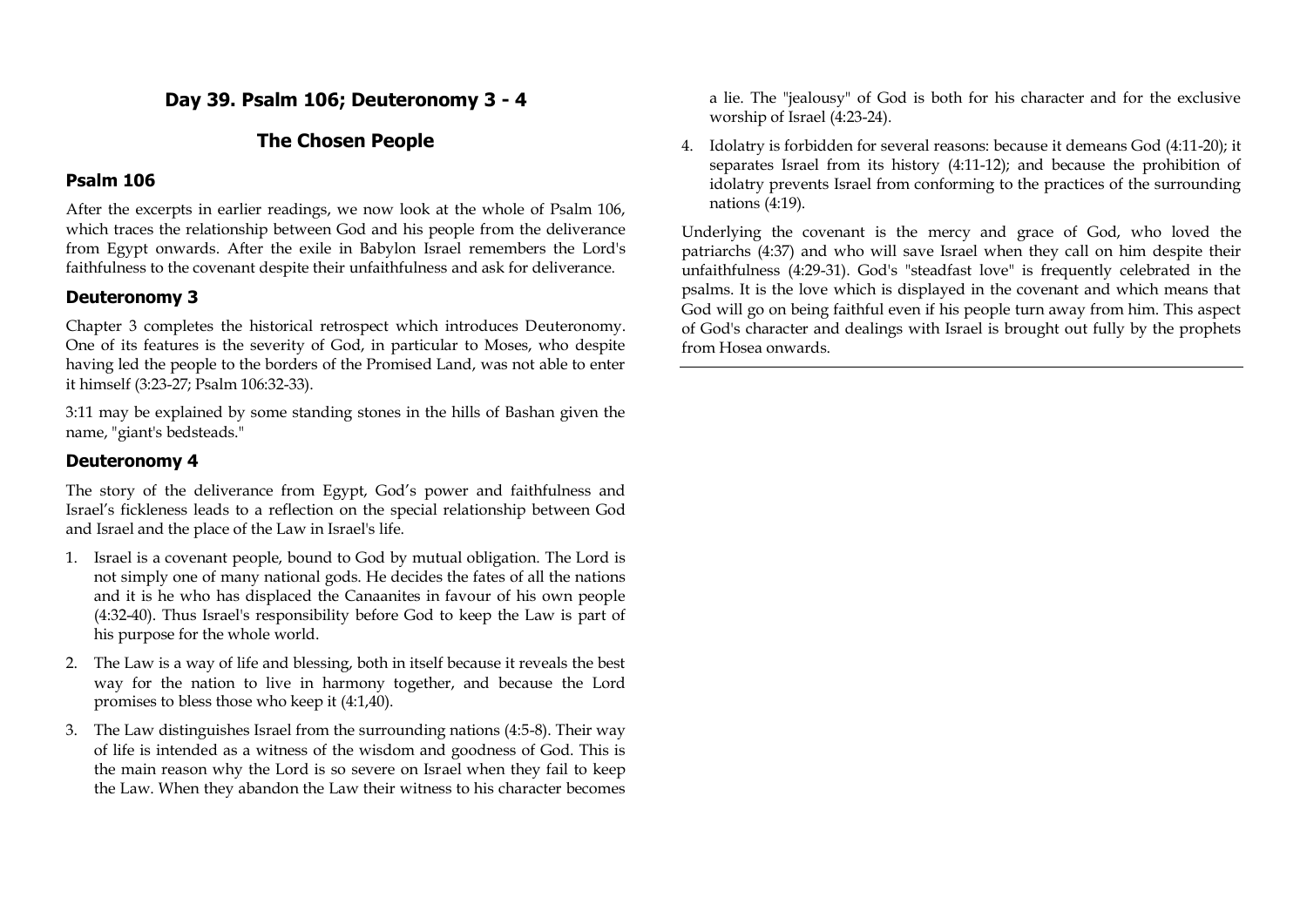# **Day 40. Psalm 1; Deuteronomy 27 - 28**

# **The Blessing and the Curse**

### **Psalm 1**

The reward of obedience and the penalty of wickedness.

## **Deuteronomy 27**

The first thing the people are to do when they enter the land is to affirm the covenant. The instructions in this chapter clearly go back a long way and may preserve a memory of what actually happened on the day Israel crossed the Jordan. The altar of stones (27:6) is a very early type of altar like that laid down in Exodus 20:24-25. In an oral culture in which few could read, the writing and setting up of the Law on stones spoke of permanence and solidity.

The curses cover all aspects of Israel's community life: their religious life, social relationships, sexual morality and inter-personal ethics. An especially important aspect is the responsibility of the whole community for the weak and underprivileged, those who cannot look after themselves.

There was a regular covenant ceremony at Shechem in early times, from which these blessings and curses may be taken (see Deuteronomy 11:26-end). Because of their different geology, Mt.Ebal, from where the curses were spoken, is a bare and barren hillside while Mt.Gerizim opposite to it is green and fertile, making it appropriate for the speaking of the blessings.

## **Deuteronomy 28**

The covenant was to be an integral part of Israel's nationhood. To attempt to live outside the covenant would be to violate the conditions of her existence as a nation. It is not simply that God would intervene to punish. Israel's life comes directly from God within the covenant. By violating the covenant she is separated from life and on the way to death. So God warns them solemnly and at length of the consequences of deserting him.

Moreover, because Israel is bound to him by covenant, they are the ones who either uphold his honour or, by their disobedience, dishonour him. God jealously guards his honour, and having set up Israel as a witness to his character before the whole world, he will not allow that witness to become a lie.

The straightforward link between obedience and blessing, disobedience and curse, was a fundamental part of Israel's understanding of the covenant. The prosperity of the rich and successful was seen as being their reward from God for righteousness and conversely those who suffered were seen as being punished for their sins. However, in the course of Israel's history, this simple understanding was modified by other insights. Prophets, such as Amos, Isaiah and Jeremiah criticised those who oppressed others for dishonest gain. The book of Job explores the problem of unexplained suffering, and Isaiah 53 introduces the idea of vicarious suffering: a righteous person bearing the punishment for another's sins.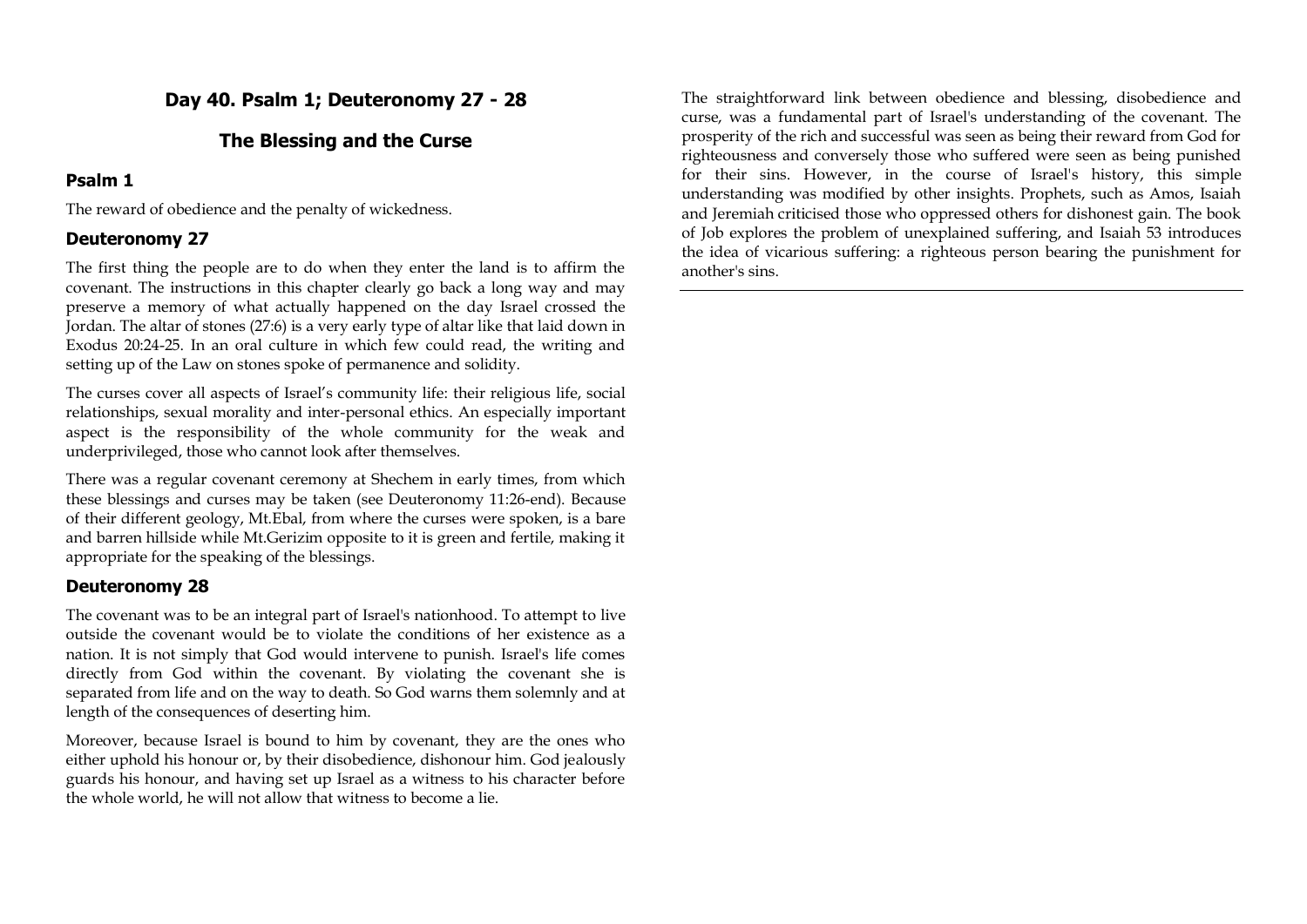**Day 41. Psalm 81; Deuteronomy 29:1 - 31:29**

## **Keeping the Covenant**

#### **Psalm 81**

Israel is reminded of God's grace and the blessings of obedience.

#### **Deuteronomy 29:1 - 31:29**

Again, the focus is on the covenant between God and Israel, in which God pledges himself to be the God of Israel and Israel is to be his people, reflecting his character and witnessing to it on earth among the nations. On God's part, the covenant with Israel is a consequence of his faithfulness to the earlier covenant with Abraham, Isaac and Jacob (21:13) and as the covenant is reaffirmed, Moses looks both back to the patriarchs and forward to those to come, who will be born into covenant relationship with God (29:14-15).

Chapter 28, with its promise of blessing for the obedience of the whole nation and stark warning of disaster as a result of disobedience, raises some questions which these chapters begin to answer.

- 1. What will happen if particular individuals decide to opt out of the covenant made with the community as a whole? The answer given is that the curses threatened against the nation will fall on such people individually (29:16-21). On its own, this explanation is inadequate and later prophets, such as Ezekiel and Isaiah of Babylon had to wrestle to find a solution.
- 2. How can the people remain faithful to the covenant, especially in view of their tendency to be unfaithful in the past (29:4)? The answer is that the Law is not an impossible demand (30:11-14) and Israel must learn it and keep it always before them (31:9-13; see 6:4-9).
- 3. Nevertheless, the questions still remains, Is there a better motivation for keeping the Law than simply the promise of blessing and the threat of curse (30:15-end)? Is Israel's faithfulness to depend mainly on their fear of the consequences of failure? These chapters look beyond the promise of reward and the threat of punishment to the possibility of a real change of heart, making Israel willing to obey. Without a heart to obey, minds will be dull and ears deaf (29:4), Israel will forget the Law and even when the threatened disasters occur, they will attribute these to God's unfaithfulness rather than their own (31:15-17).

The people's attitude is basically one of stubbornness and rebellion and the gift of the Law cannot itself change this (31:19-29). The only answer is the "circumcision of the heart", so that obedience will come from a fixed inward attitude rather than the fear of external threats (30:1-10) This was the theme of Jeremiah's later prophecy, uttered at a time when he saw Jerusalem about to fall to the Babylonians because of Israel's inability to keep the covenant (Jeremiah 31:31-34).